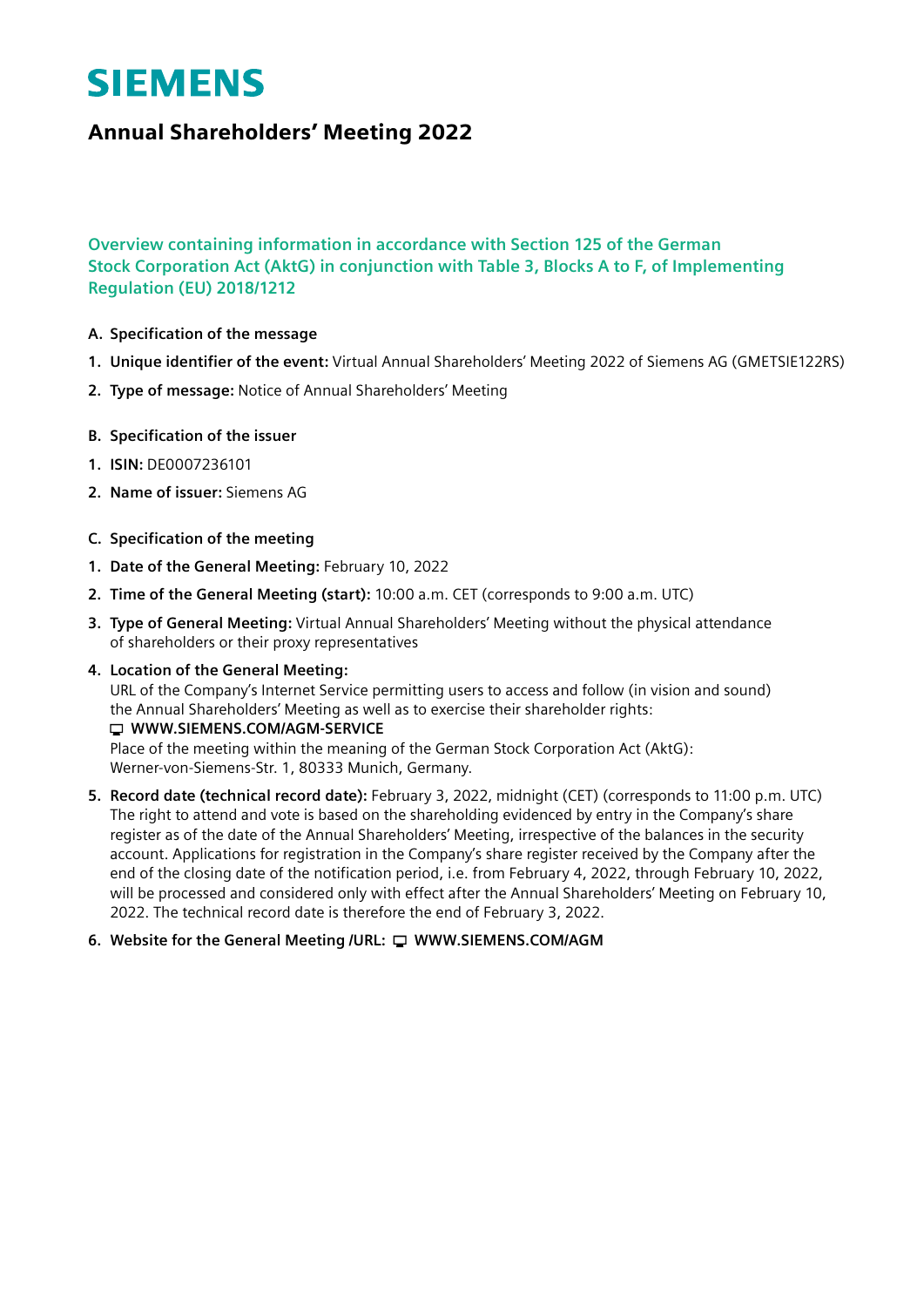#### **D. Participation in the general meeting**

**1. Method of participation by shareholder:** Exercise of voting rights by absentee voting or by authorizing and giving voting instructions to the proxy representatives nominated by the Company.

 Access and follow the entire Annual Shareholders' Meeting by means of electronic video and audio transmission via the Internet Service

**2. Issuer deadline for the notification of participation:** Registration for attendance at the Annual Shareholders' Meeting no later than midnight (CET) (corresponds to 11:00 p.m. UTC) on February 3, 2022 (receipt by the Company decisive)

 Exercise of voting rights by absentee voting or by giving the proxy representatives nominated by the Company authorization and voting instructions requires timely notification of attendance at the Annual Shareholders' Meeting. The respective relevant deadlines for exercising these rights are shown in D.3.

**3. Issuer deadline for voting:** After timely notification of attendance, voting rights can still be exercised by way of absentee voting or by granting proxy authorization and giving voting instruction to the proxy representatives nominated by the Company until the beginning of voting on the agenda items on the day of the Annual Shareholders' Meeting (receipt by the Company decisive).

 Accessing and following the Annual Shareholders' Meeting by means of electronic video and audio transmission via the Internet Service is possible on February 10, 2022 from 10:00 a.m. (CET) (corresponds to 9:00 a.m. UTC) until the end of the Annual Shareholders' Meeting.

# **E. Agenda**

**Agenda Item 1**

- **1. Unique identifier of the agenda item:** 1
- **2. Title of the agenda item:** To receive and consider the adopted Annual Financial Statements of Siemens AG and the approved Consolidated Financial Statements of the Siemens Group, together with the Combined Management Report of Siemens AG and the Siemens Group as of September 30, 2021, as well as the Report of the Supervisory Board for fiscal year 2021
- **3. Uniform Resource Locator (URL) of the materials: WWW.SIEMENS.COM/AGM**
- **4. Vote:** none
- **5. Alternative voting options:** ---

#### **Agenda Item 2**

- **1. Unique identifier of the agenda item:** 2
- **2. Title of the agenda item:** To resolve on the appropriation of the net income
- **3. Uniform Resource Locator (URL) of the materials: WWW.SIEMENS.COM/AGM**
- **4. Vote:** Binding character
- **5. Alternative voting options:** Yes/No/Abstain/Submit a blank ballot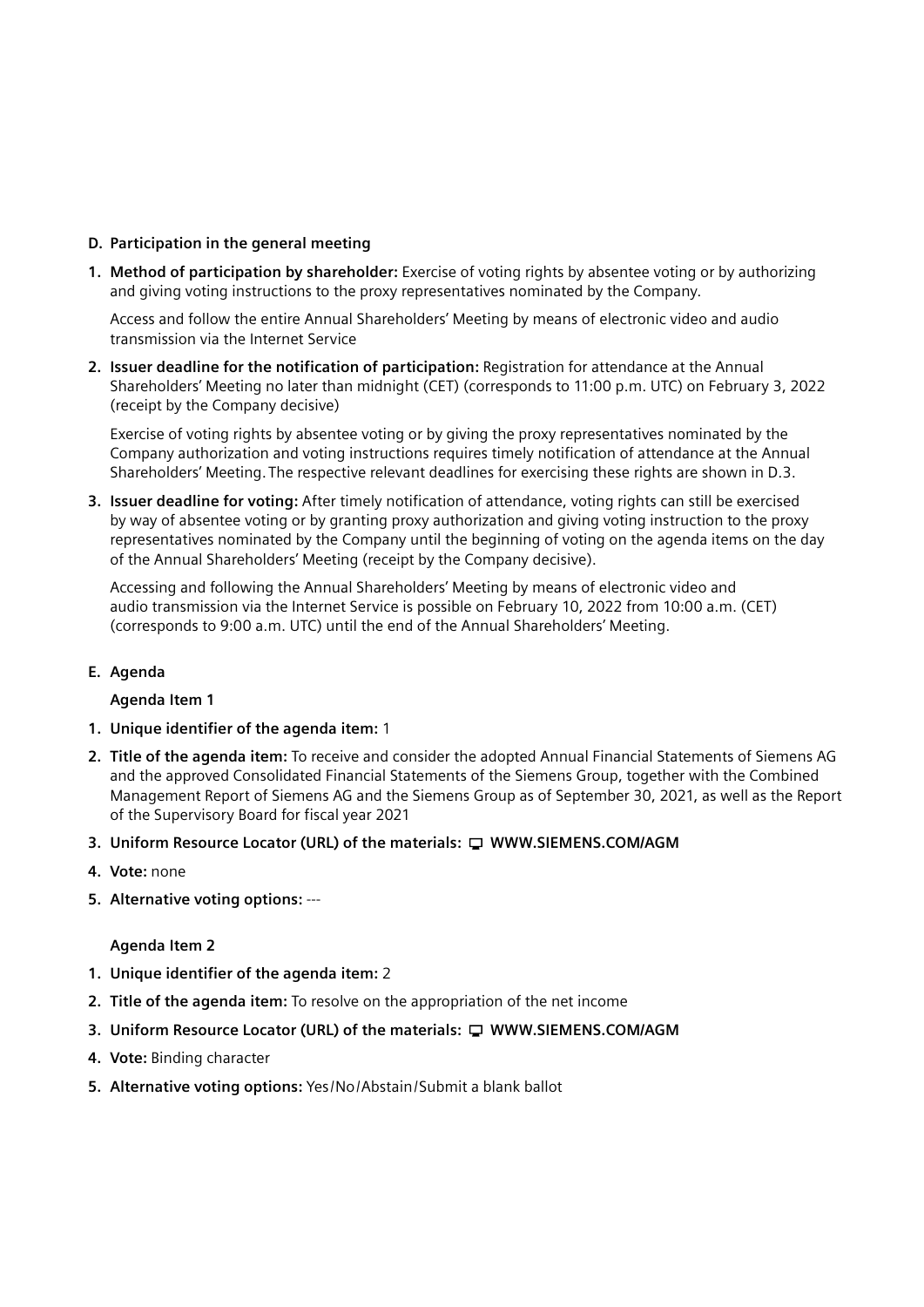#### **Agenda Item 3a**

- **1. Unique identifier of the agenda item:** 3a
- **2. Title of the agenda item:** To ratify the acts of the members of the Managing Board – Dr. Roland Busch (President and CEO)
- **3. Uniform Resource Locator (URL) of the materials: WWW.SIEMENS.COM/AGM**
- **4. Vote:** Binding character
- **5. Alternative voting options:** Yes/No/Abstain/Submit a blank ballot

#### **Agenda Item 3b**

- **1. Unique identifier of the agenda item:** 3b
- **2. Title of the agenda item:** To ratify the acts of the members of the Managing Board – Klaus Helmrich (member until March 31, 2021)
- **3. Uniform Resource Locator (URL) of the materials: WWW.SIEMENS.COM/AGM**
- **4. Vote:** Binding character
- **5. Alternative voting options:** Yes/No/Abstain/Submit a blank ballot

#### **Agenda Item 3c**

- **1. Unique identifier of the agenda item:** 3c
- **2. Title of the agenda item:** To ratify the acts of the members of the Managing Board – Joe Kaeser (President and CEO and member until February 3, 2021)
- **3. Uniform Resource Locator (URL) of the materials: WWW.SIEMENS.COM/AGM**
- **4. Vote:** Binding character
- **5. Alternative voting options:** Yes/No/Abstain/Submit a blank ballot

#### **Agenda Item 3d**

- **1. Unique identifier of the agenda item:** 3d
- **2. Title of the agenda item:** To ratify the acts of the members of the Managing Board – Cedrik Neike
- **3. Uniform Resource Locator (URL) of the materials: WWW.SIEMENS.COM/AGM**
- **4. Vote:** Binding character
- **5. Alternative voting options:** Yes/No/Abstain/Submit a blank ballot

#### **Agenda Item 3e**

- **1. Unique identifier of the agenda item:** 3e
- **2. Title of the agenda item:** To ratify the acts of the members of the Managing Board – Matthias Rebellius
- **3. Uniform Resource Locator (URL) of the materials: WWW.SIEMENS.COM/AGM**
- **4. Vote:** Binding character
- **5. Alternative voting options:** Yes/No/Abstain/Submit a blank ballot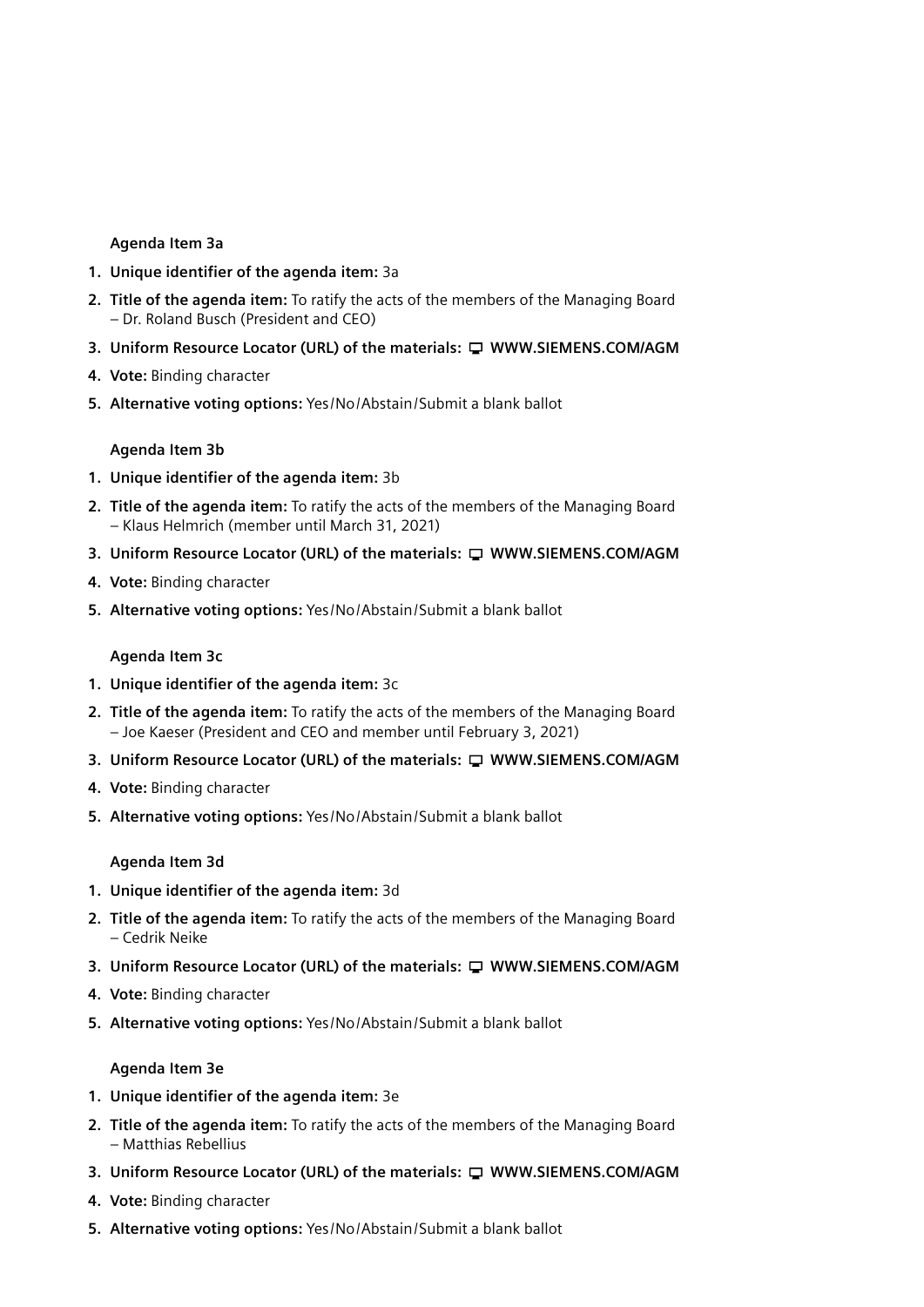#### **Agenda Item 3f**

- **1. Unique identifier of the agenda item:** 3f
- **2. Title of the agenda item:** To ratify the acts of the members of the Managing Board – Prof. Dr. Ralf P. Thomas
- **3. Uniform Resource Locator (URL) of the materials: WWW.SIEMENS.COM/AGM**
- **4. Vote:** Binding character
- **5. Alternative voting options:** Yes/No/Abstain/Submit a blank ballot

**Agenda Item 3g**

- **1. Unique identifier of the agenda item:** 3g
- **2. Title of the agenda item:** To ratify the acts of the members of the Managing Board – Judith Wiese
- **3. Uniform Resource Locator (URL) of the materials: WWW.SIEMENS.COM/AGM**
- **4. Vote:** Binding character
- **5. Alternative voting options:** Yes/No/Abstain/Submit a blank ballot

#### **Agenda Item 4a**

- **1. Unique identifier of the agenda item:** 4a
- **2. Title of the agenda item:** To ratify the acts of the members of the Supervisory Board – Jim Hagemann Snabe (Chairman)
- **3. Uniform Resource Locator (URL) of the materials: WWW.SIEMENS.COM/AGM**
- **4. Vote:** Binding character
- **5. Alternative voting options:** Yes/No/Abstain/Submit a blank ballot

# **Agenda Item 4b**

- **1. Unique identifier of the agenda item:** 4b
- **2. Title of the agenda item:** To ratify the acts of the members of the Supervisory Board – Birgit Steinborn (First Deputy Chairwoman)
- **3. Uniform Resource Locator (URL) of the materials: WWW.SIEMENS.COM/AGM**
- **4. Vote:** Binding character
- **5. Alternative voting options:** Yes/No/Abstain/Submit a blank ballot

#### **Agenda Item 4c**

- **1. Unique identifier of the agenda item:** 4c
- **2. Title of the agenda item:** To ratify the acts of the members of the Supervisory Board – Dr. Werner Brandt (Second Deputy Chairman)
- **3. Uniform Resource Locator (URL) of the materials: WWW.SIEMENS.COM/AGM**
- **4. Vote:** Binding character
- **5. Alternative voting options:** Yes/No/Abstain/Submit a blank ballot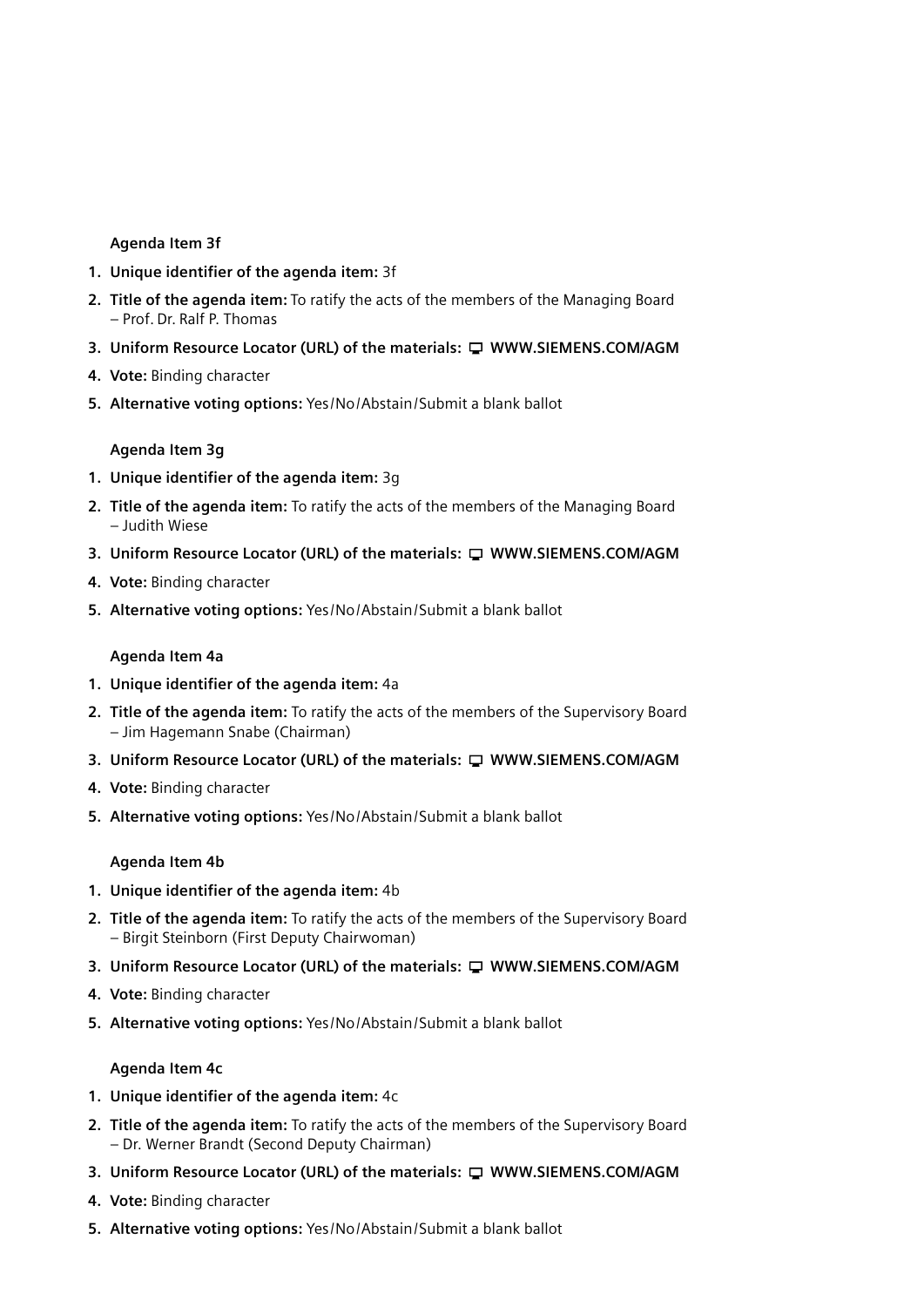#### **Agenda Item 4d**

- **1. Unique identifier of the agenda item:** 4d
- **2. Title of the agenda item:** To ratify the acts of the members of the Supervisory Board – Tobias Bäumler (member since October 16, 2020)
- **3. Uniform Resource Locator (URL) of the materials: WWW.SIEMENS.COM/AGM**
- **4. Vote:** Binding character
- **5. Alternative voting options:** Yes/No/Abstain/Submit a blank ballot

#### **Agenda Item 4e**

- **1. Unique identifier of the agenda item:** 4e
- **2. Title of the agenda item:** To ratify the acts of the members of the Supervisory Board – Michael Diekmann
- **3. Uniform Resource Locator (URL) of the materials: WWW.SIEMENS.COM/AGM**
- **4. Vote:** Binding character
- **5. Alternative voting options:** Yes/No/Abstain/Submit a blank ballot

#### **Agenda Item 4f**

- **1. Unique identifier of the agenda item:** 4f
- **2. Title of the agenda item:** To ratify the acts of the members of the Supervisory Board – Dr. Andrea Fehrmann
- **3. Uniform Resource Locator (URL) of the materials: WWW.SIEMENS.COM/AGM**
- **4. Vote:** Binding character
- **5. Alternative voting options:** Yes/No/Abstain/Submit a blank ballot

#### **Agenda Item 4g**

- **1. Unique identifier of the agenda item:** 4g
- **2. Title of the agenda item:** To ratify the acts of the members of the Supervisory Board – Bettina Haller
- **3. Uniform Resource Locator (URL) of the materials: WWW.SIEMENS.COM/AGM**
- **4. Vote:** Binding character
- **5. Alternative voting options:** Yes/No/Abstain/Submit a blank ballot

#### **Agenda Item 4h**

- **1. Unique identifier of the agenda item:** 4h
- **2. Title of the agenda item:** To ratify the acts of the members of the Supervisory Board – Harald Kern
- **3. Uniform Resource Locator (URL) of the materials: WWW.SIEMENS.COM/AGM**
- **4. Vote:** Binding character
- **5. Alternative voting options:** Yes/No/Abstain/Submit a blank ballot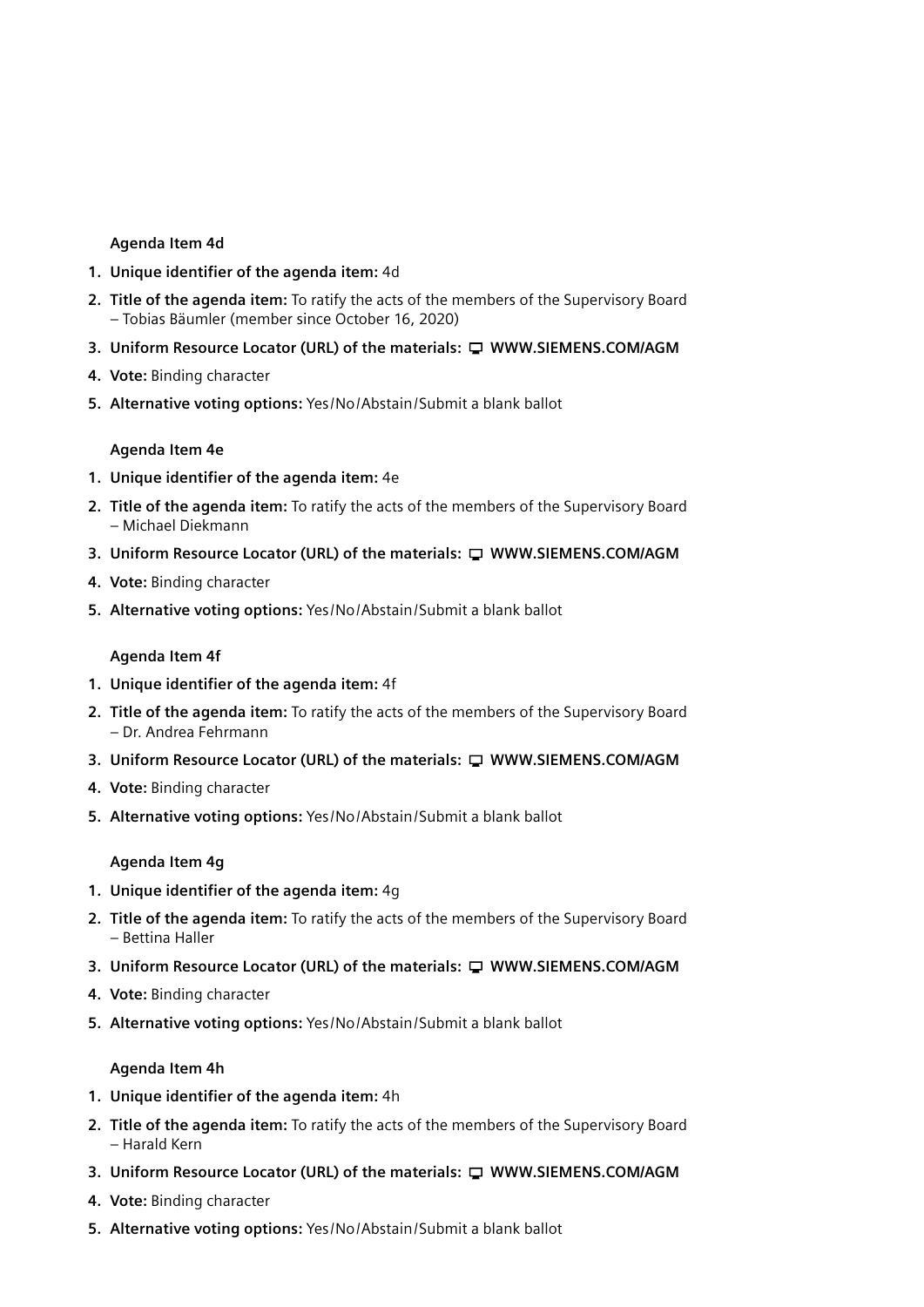#### **Agenda Item 4i**

- **1. Unique identifier of the agenda item:** 4i
- **2. Title of the agenda item:** To ratify the acts of the members of the Supervisory Board – Jürgen Kerner
- **3. Uniform Resource Locator (URL) of the materials: WWW.SIEMENS.COM/AGM**
- **4. Vote:** Binding character
- **5. Alternative voting options:** Yes/No/Abstain/Submit a blank ballot

**Agenda Item 4j**

- **1. Unique identifier of the agenda item:** 4j
- **2. Title of the agenda item:** To ratify the acts of the members of the Supervisory Board – Dr. Nicola Leibinger-Kammüller (member until February 3, 2021)
- **3. Uniform Resource Locator (URL) of the materials: WWW.SIEMENS.COM/AGM**
- **4. Vote:** Binding character
- **5. Alternative voting options:** Yes/No/Abstain/Submit a blank ballot

#### **Agenda Item 4k**

- **1. Unique identifier of the agenda item:** 4k
- **2. Title of the agenda item:** To ratify the acts of the members of the Supervisory Board – Benoît Potier
- **3. Uniform Resource Locator (URL) of the materials: WWW.SIEMENS.COM/AGM**
- **4. Vote:** Binding character
- **5. Alternative voting options:** Yes/No/Abstain/Submit a blank ballot

# **Agenda Item 4l**

- **1. Unique identifier of the agenda item:** 4l
- **2. Title of the agenda item:** To ratify the acts of the members of the Supervisory Board – Hagen Reimer
- **3. Uniform Resource Locator (URL) of the materials: WWW.SIEMENS.COM/AGM**
- **4. Vote:** Binding character
- **5. Alternative voting options:** Yes/No/Abstain/Submit a blank ballot

#### **Agenda Item 4m**

- **1. Unique identifier of the agenda item:** 4m
- **2. Title of the agenda item:** To ratify the acts of the members of the Supervisory Board – Dr.-Ing. Dr. Ing. E.h. Norbert Reithofer
- **3. Uniform Resource Locator (URL) of the materials: WWW.SIEMENS.COM/AGM**
- **4. Vote:** Binding character
- **5. Alternative voting options:** Yes/No/Abstain/Submit a blank ballot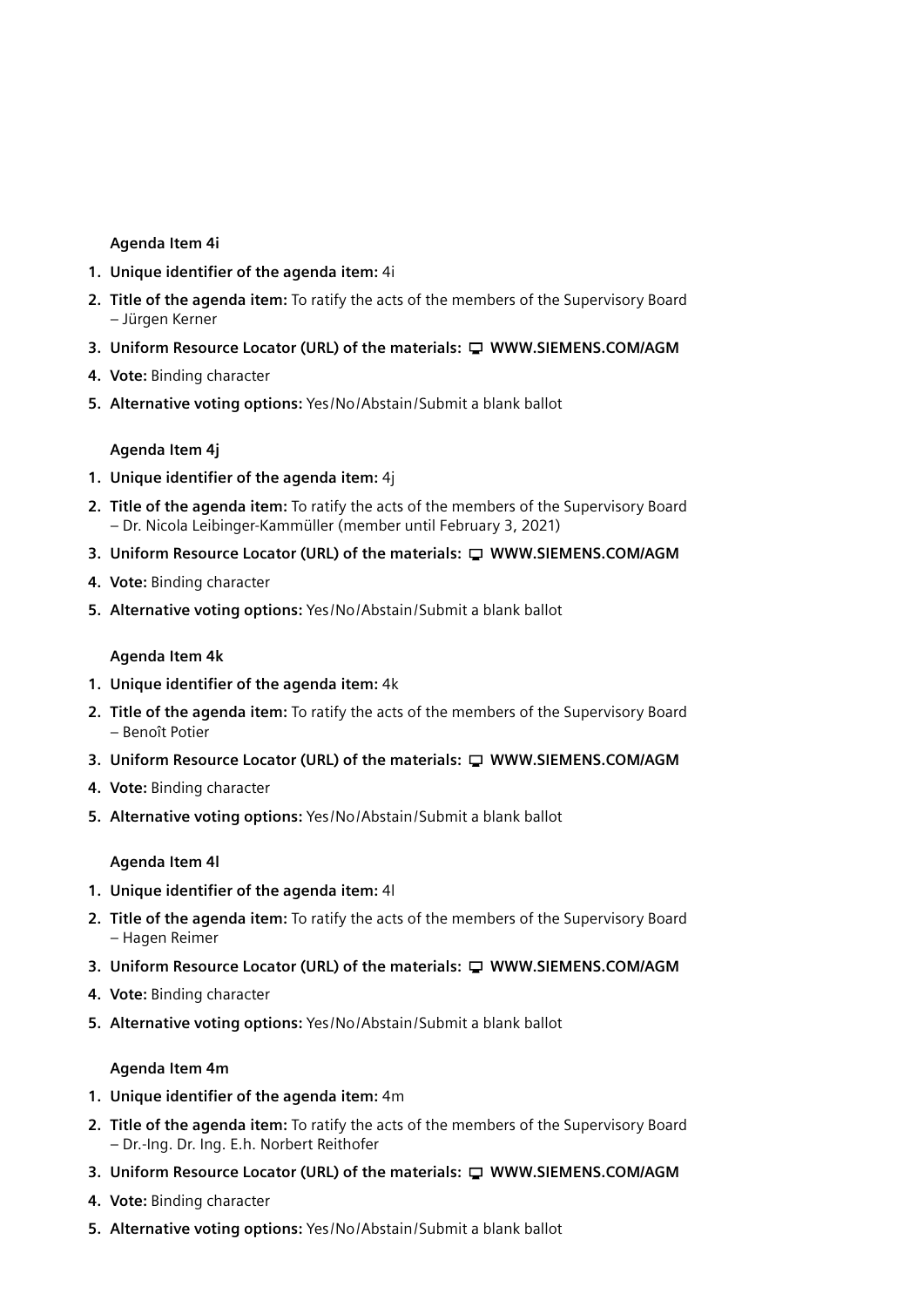#### **Agenda Item 4n**

- **1. Unique identifier of the agenda item:** 4n
- **2. Title of the agenda item:** To ratify the acts of the members of the Supervisory Board – Kasper Rørsted (member since February 3, 2021)
- **3. Uniform Resource Locator (URL) of the materials: WWW.SIEMENS.COM/AGM**
- **4. Vote:** Binding character
- **5. Alternative voting options:** Yes/No/Abstain/Submit a blank ballot

#### **Agenda Item 4o**

- **1. Unique identifier of the agenda item:** 4o
- **2. Title of the agenda item:** To ratify the acts of the members of the Supervisory Board – Baroness Nemat Shafik (DBE, DPhil)
- **3. Uniform Resource Locator (URL) of the materials: WWW.SIEMENS.COM/AGM**
- **4. Vote:** Binding character
- **5. Alternative voting options:** Yes/No/Abstain/Submit a blank ballot

#### **Agenda Item 4p**

- **1. Unique identifier of the agenda item:** 4p
- **2. Title of the agenda item:** To ratify the acts of the members of the Supervisory Board – Dr. Nathalie von Siemens
- **3. Uniform Resource Locator (URL) of the materials: WWW.SIEMENS.COM/AGM**
- **4. Vote:** Binding character
- **5. Alternative voting options:** Yes/No/Abstain/Submit a blank ballot

#### **Agenda Item 4q**

- **1. Unique identifier of the agenda item:** 4q
- **2. Title of the agenda item:** To ratify the acts of the members of the Supervisory Board – Michael Sigmund
- **3. Uniform Resource Locator (URL) of the materials: WWW.SIEMENS.COM/AGM**
- **4. Vote:** Binding character
- **5. Alternative voting options:** Yes/No/Abstain/Submit a blank ballot

#### **Agenda Item 4r**

- **1. Unique identifier of the agenda item:** 4r
- **2. Title of the agenda item:** To ratify the acts of the members of the Supervisory Board – Dorothea Simon
- **3. Uniform Resource Locator (URL) of the materials: WWW.SIEMENS.COM/AGM**
- **4. Vote:** Binding character
- **5. Alternative voting options:** Yes/No/Abstain/Submit a blank ballot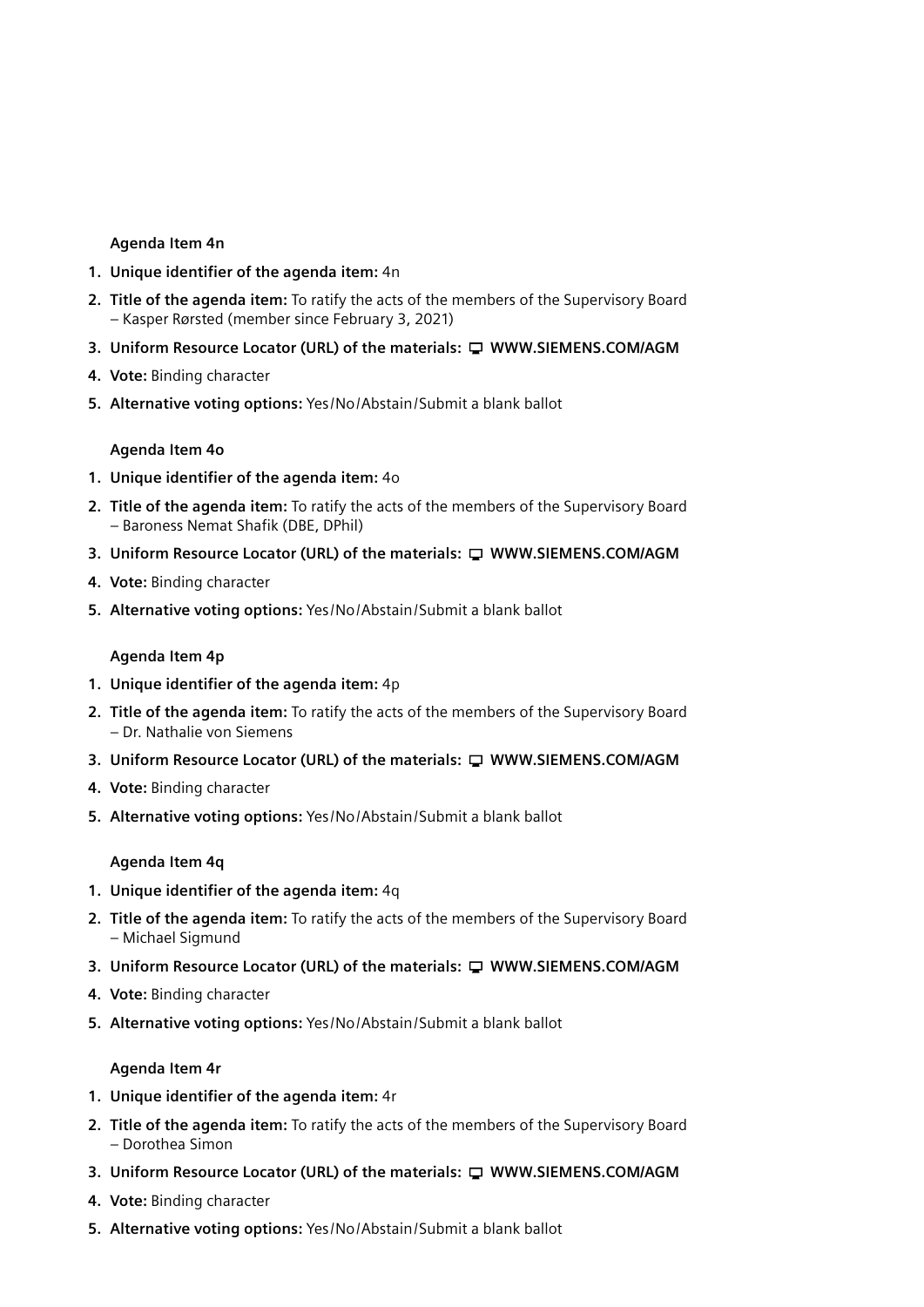#### **Agenda Item 4s**

- **1. Unique identifier of the agenda item:** 4s
- **2. Title of the agenda item:** To ratify the acts of the members of the Supervisory Board – Grazia Vittadini (member since February 3, 2021)
- **3. Uniform Resource Locator (URL) of the materials: WWW.SIEMENS.COM/AGM**
- **4. Vote:** Binding character
- **5. Alternative voting options:** Yes/No/Abstain/Submit a blank ballot

**Agenda Item 4t**

- **1. Unique identifier of the agenda item:** 4t
- **2. Title of the agenda item:** To ratify the acts of the members of the Supervisory Board – Werner Wenning (Second Deputy Chairman and member until February 3, 2021)
- **3.** Uniform Resource Locator (URL) of the materials:  $\Box$  WWW.SIEMENS.COM/AGM
- **4. Vote:** Binding character
- **5. Alternative voting options:** Yes/No/Abstain/Submit a blank ballot

#### **Agenda Item 4u**

- **1. Unique identifier of the agenda item:** 4u
- **2. Title of the agenda item:** To ratify the acts of the members of the Supervisory Board – Matthias Zachert
- **3. Uniform Resource Locator (URL) of the materials: WWW.SIEMENS.COM/AGM**
- **4. Vote:** Binding character
- **5. Alternative voting options:** Yes/No/Abstain/Submit a blank ballot

#### **Agenda Item 4v**

- **1. Unique identifier of the agenda item:** 4v
- **2. Title of the agenda item:** To ratify the acts of the members of the Supervisory Board – Gunnar Zukunft
- **3. Uniform Resource Locator (URL) of the materials: WWW.SIEMENS.COM/AGM**
- **4. Vote:** Binding character
- **5. Alternative voting options:** Yes/No/Abstain/Submit a blank ballot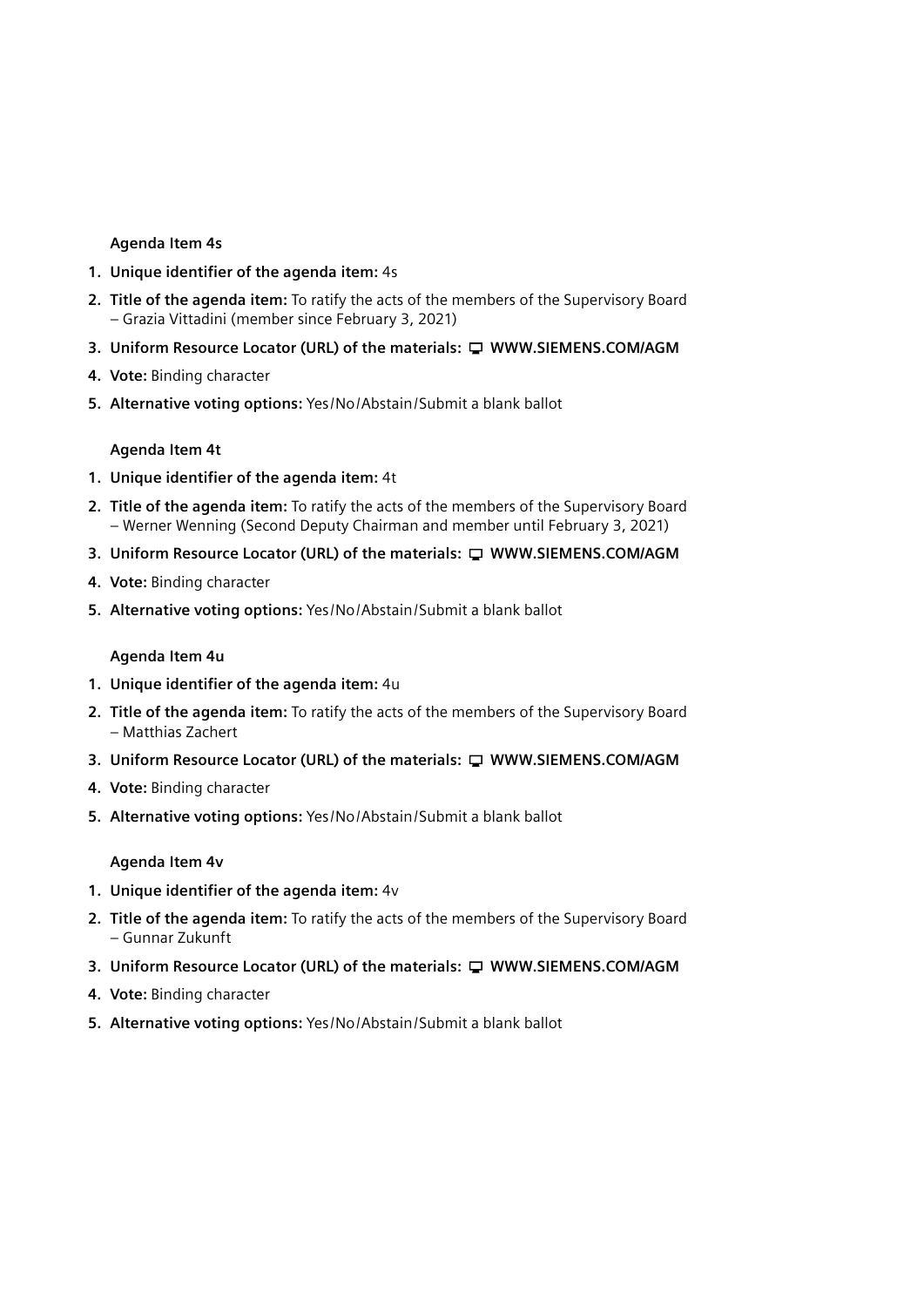#### **Agenda Item 5**

- **1. Unique identifier of the agenda item:** 5
- **2. Title of the agenda item:** To resolve on the appointment of independent auditors for the audit of the Annual Financial Statements and the Consolidated Financial Statements and for the review of the Half-year Financial Report
- **3. Uniform Resource Locator (URL) of the materials: WWW.SIEMENS.COM/AGM**
- **4. Vote:** Binding character
- **5. Alternative voting options:** Yes/No/Abstain/Submit a blank ballot

#### **Agenda Item 6**

- **1. Unique identifier of the agenda item:** 6
- **2. Title of the agenda item:** To resolve on the approval of the Compensation Report
- **3. Uniform Resource Locator (URL) of the materials: WWW.SIEMENS.COM/AGM**
- **4. Vote:** Recommending character
- **5. Alternative voting options:** Yes/No/Abstain/Submit a blank ballot
- **F. Specification of the deadlines regarding the exercise of other shareholders rights**

 **Shareholders right – Requests for additions to the agenda pursuant to Section 122 (2) of the German Stock Corporation Act (AktG)**

- **1. Object of deadline:** Submission of requests for additions to the agenda
- **2. Applicable issuer deadline:** January 10, 2022, midnight (CET) (corresponds to 11:00 p.m. UTC) (receipt by the Company decisive)

#### **Shareholders right – Counterproposals and election nominations pursuant to Section 126 (1), Section 127 of the German Stock Corporation Act (AktG), Section 1 (2) sentence 3 of the COVID-19 Measures Act**

- **1. Object of deadline:** Submission of counterproposals to Managing and/or Supervisory Board proposals relating to specific agenda items and election nominations for Supervisory Board members or independent auditors
- **2. Applicable issuer deadline:** January 26, 2022, midnight (CET) (corresponds to 11:00 p.m. UTC) (receipt by the Company decisive)

### **Shareholders right – Right to ask questions pursuant to Section 1 (2) sentence 1 no. 3 in conjunction with sentence 2 of the COVID-19 Measures Act**

- **1. Object of deadline:** Electronic submission of questions via the Internet Service
- **2. Applicable issuer deadline:** February 8, 2022, midnight (CET) (corresponds to 11:00 p.m. UTC) (receipt by the Company decisive)